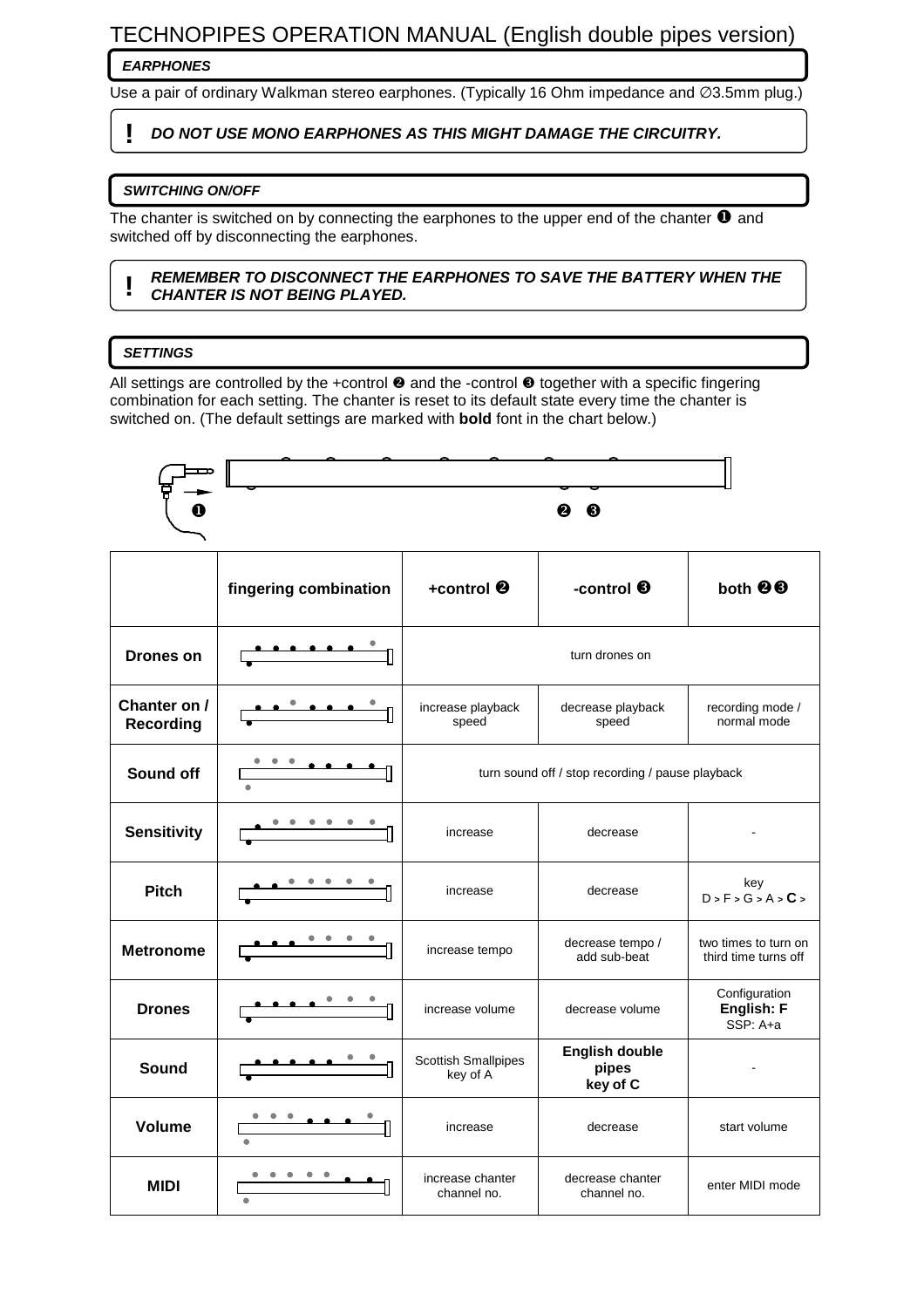#### **VOLUME**

The output volume depends to some extent on the type of earphone plugged in.

### **! PLAYING AT HIGH VOLUME MIGHT DAMAGE YOUR HEARING.**

#### **PLAYING**

The contacts of the chanter are electrical and not mechanical, meaning they do not have to be pressed down to become activated. The grip does not have to be any firmer than that on the pipe chanter.

Start-up sequence:

- 1) Start drones by playing the Drones on fingering combination.
- 2) Start chanter by playing the Chanter on fingering combination.

#### **SENSITIVITY**

It could happen, from time to time, that your fingers are very dry, causing them to become poor conductors. The chanter, being dependant of electrical conductivity, may then have some trouble playing the note your fingers indicate, instead producing a squeaky sound, or the wrong note. You then need to increase the sensitivity. Sometimes, on the other hand, your fingers may be very warm and short-circuit the chanter through a very thin film of sweat, so that the chanter fails to detect that a finger no longer is on a contact. You then need to decrease the sensitivity. The sensitivity can be set to five different levels.

#### **PITCH**

The chanter starts with English pipes sound/fingering in the key of C (262Hz) as default. With Sound set to Smallpipes, the chanter starts in the key of A (220Hz). The low C/ low A goes from 93Hz up to 369Hz in steps of 0.1 to 0.7Hz. The key of the chanter can easily be set to D, F, G, A220Hz, or C. The accuracy is within ±3Hz.

#### **MIDI**

MIDI (Musical Instrument Digital Interface) is an electronic communications protocol that enables electronic musical instruments, computers, and synthesizers etc. to communicate with each other. MIDI does not transmit an audio signal - it transmits digital data messages defining parameters such as pitch and volume of the musical notes to play. See http://www.midi.org for further reading.

MIDI mode is entered if MIDI combination is fingered at the time the MIDI cable is connected. The chanters are initially set to channel 1 and 2, but can be set between 1 and 14. The drone is fixed on channel 16. The default Low C is MIDI note number 60. In MIDI mode, the volume settings for chanter and drones affect the note velocity. It is up to the receiver to interpret the velocity data. (In MIDI mode, metronome and recording are not available.)

#### **RECORDING**

The chanter can record more than 1200 notes. You can play along with the recorded notes to practice phrases, seconds, etc. When recording, the first note and the last note preceding the Sound off note are not stored for simplifying the creation of loops. The recorded track is played back on the right channel, and you play along on the left channel. The playback speed can be set between ¼ and 2 times the recorded speed.

Typical recording sequence:

- 1) Start drones and chanter.
- 2) Play the Recording fingering combination.
- 3) Put your lower hand thumb on both the +control and -control. A high pitched beep indicates recording mode.
- 4) Record as long as you like, or until the memory is full (indicated by a low pitched beep).
- 5) Play the Sound off note.
- 6) Start playback by turning drones on.
- 7) Start chanter and play along.
- 8) Exit recording mode by 2) and 3) above. A low pitched beep indicates normal mode.

NB.When playing back English pipes sound, the drone does not sound.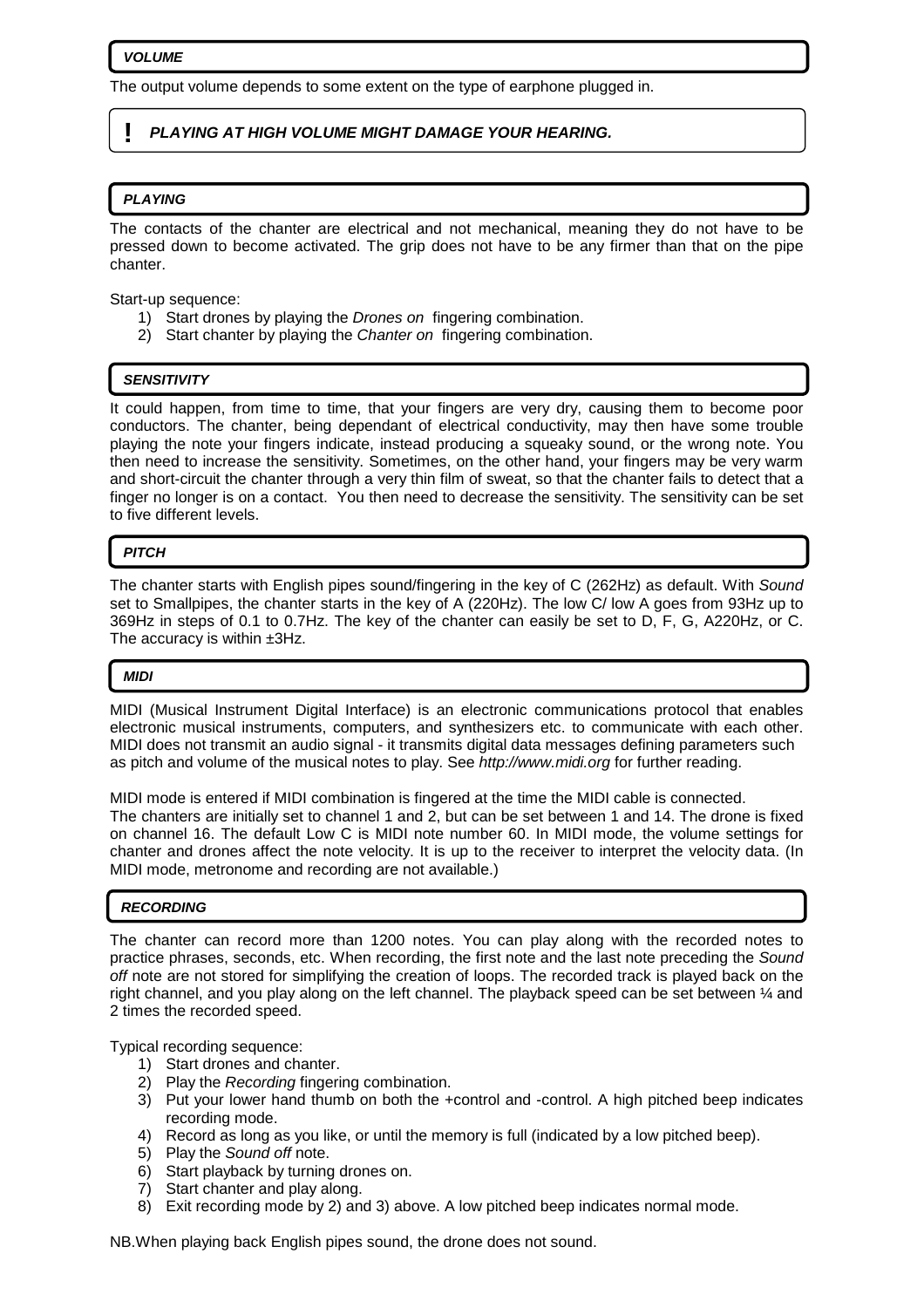#### **METRONOME**

The metronome does not start at any given tempo. You set the tempo like this:

- 1) Hold the Metronome fingering combination.
- 2) Think of a tempo in you head.
- 3) Beat the tempo once on the +/-controls (both contacts at the same time).
- 4) (OPTIONAL) Add sub-beats by touching the -control.
- 5) Beat the tempo again on the +/-controls to set the main beat.
- 6) The metronome continues in that tempo.
- 7) Touch +/-controls again holding the Metronome fingering combination: the metronome turns off.

### **FINGERING**

The chanter can play two different fingerings:

English double pipes fingering chart (key of C)

| <b>Bb/Bb</b> | <b>C/C</b> | DD                 | E/E                 | F/F     | G/C                 | <b>A/C</b>          | Bb/C    | B/C          | <b>C/C</b> |
|--------------|------------|--------------------|---------------------|---------|---------------------|---------------------|---------|--------------|------------|
|              |            |                    |                     |         |                     | $\circ$             | $\circ$ | O<br>$\circ$ | $\circ$    |
|              |            |                    |                     |         | $\circ$             |                     |         |              |            |
| œ            |            |                    | $\circlearrowright$ | $\circ$ |                     |                     |         |              |            |
|              | OС         | $\circ$<br>$\circ$ | $\circlearrowright$ | $\circ$ | $\circlearrowright$ | $\circlearrowright$ | OC      | $\circ$      | $\circ$    |

#### Scottish Smallpipes fingering chart (key of A)

| O<br>$\sum_{i=1}^{\infty}$ | ⋖<br>$\geq$ | ЪĞ         | മ | natural<br>$\circ$ | ပ           | ≏       | 띵         | ш         | natural<br>ட | natural<br>ட | natural<br>ட | ட       | O<br>high | €<br>high | ⋖<br>high           |
|----------------------------|-------------|------------|---|--------------------|-------------|---------|-----------|-----------|--------------|--------------|--------------|---------|-----------|-----------|---------------------|
|                            | $\bullet$   |            |   | $\bullet$          | $\bullet$   |         | $\bullet$ | $\bullet$ |              |              | $\bullet$    |         |           | $\circ$   | $\circlearrowright$ |
|                            |             |            |   |                    |             |         |           |           |              |              |              |         | $\circ$   |           | vO                  |
|                            |             |            |   |                    |             |         |           |           | О            | $\circ$      | O            | $\circ$ | VO        |           |                     |
|                            |             |            |   |                    |             |         | $\circ$   | O         |              | ٠            |              | ∩       | $\circ$   | О         |                     |
|                            |             |            |   |                    |             | О       |           | vO        |              |              | $\circ$      | ٧O      | vO        |           | v                   |
|                            | ٠           |            |   | $\circ$            | $\circ$     | $\circ$ | $\circ$   | c         |              | $\circ$      | e            |         |           |           |                     |
|                            |             | $\bigcirc$ | О | D                  | $V\bigcirc$ | VO      | D         | œ         |              | ٠            |              |         |           |           |                     |
|                            | О           |            | О | О                  |             |         | О         | C         | О            | $\circ$      | C            | О       | О         | O         |                     |

vibrato

### **BATTERY**

The chanter uses one 1.5Volt AAA/LR03 alkaline battery, or one 1.2Volt AAA/HR03 NiMH rechargeable battery. The chanter will run approx. 10 hours on a 1000mAh NiMH rechargeable battery, or 20 hours in MIDI mode. A rechargeable battery is recommended as it will be cheaper in the long run.

If the chanter does not start correctly, or runs only for a few minutes before shutting itself off, the chanter needs a new battery.